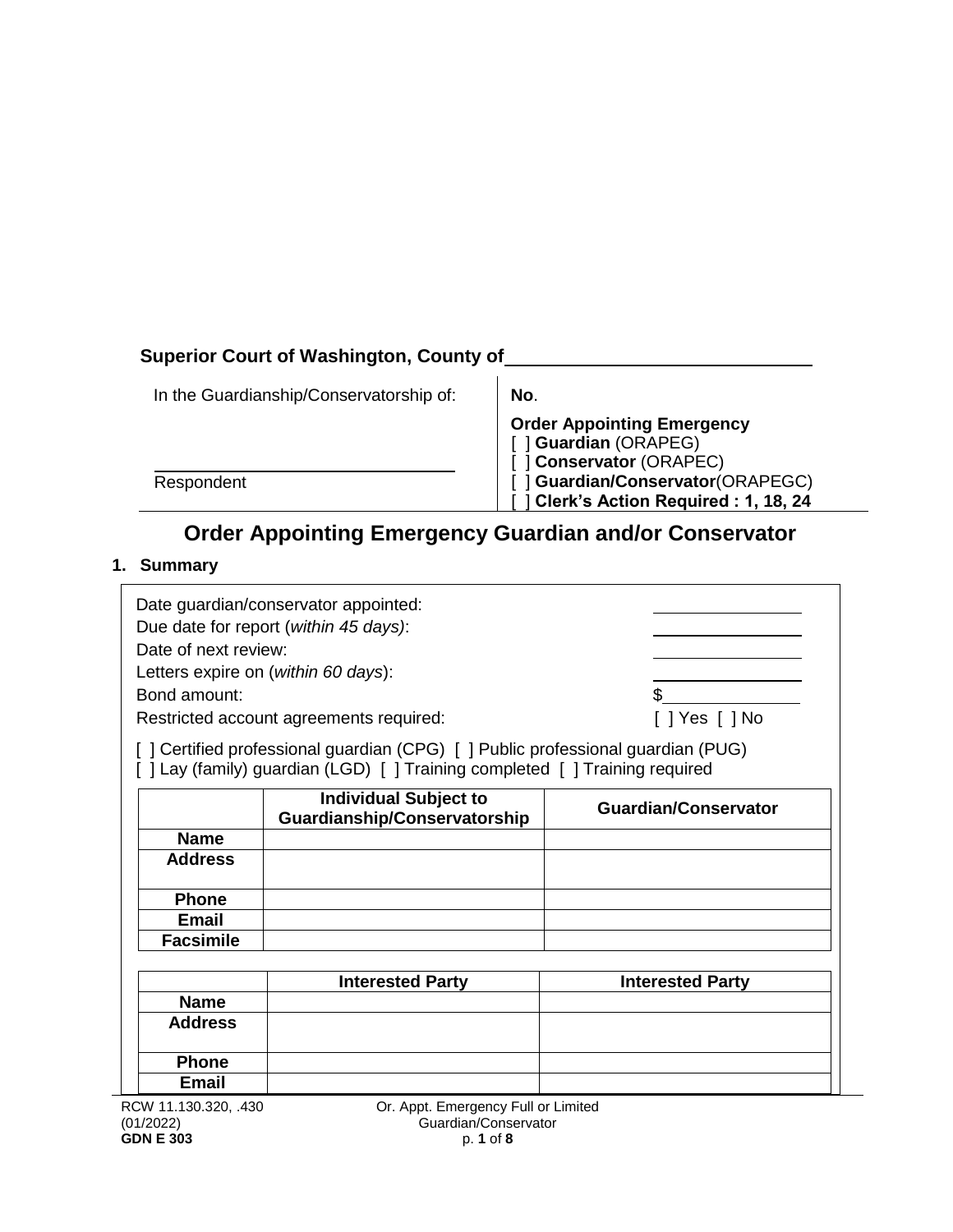| <b>Relation to</b> |  |  | Individual |  |  |
|--------------------|--|--|------------|--|--|
|--------------------|--|--|------------|--|--|

This matter came on regularly for hearing on an emergency petition for appointment of guardian and/or conservator of the Respondent,

The proposed guardian and/or conservator was present.

The court visitor and Respondent's lawyer were present. The following other persons were also present at the hearing:

The court considered the written report of the court visitor and [ ] the professional evaluation, testimony of witnesses, remarks of counsel, and the documents filed herein. Based on the above, the court makes the following:

#### **Findings of Fact**

**2**. All notices required by law have been given, and proof of service as required by statute is on file.

The court finds, by clear and convincing evidence, the Respondent, Respondent's lawyer, and the court visitor were given proper notice, at least 14 days prior to the hearing on the petition. Required proof of service is on file.

#### **3. Jurisdiction**

The jurisdictional facts set forth in the petition are true and correct, and the court has jurisdiction over the person and/or estate of the Respondent.

#### **4. Respondent's Attendance**

[ ] The Respondent was present in court;

[ ] The Respondent was not present in court for good cause shown \_\_\_\_\_\_\_\_\_\_\_\_\_\_

#### **5. Court Visitor (Visitor)**

The visitor appointed by the court has filed a report with the court. The report is complete and complies with all requirements of RCW 11.130.320 and/or 11.130.430.

#### **6. Alternative arrangements made by the Respondent**

- [ ] The Respondent did not make alternative arrangements for assistance, such as power of lawyer or other protective arrangements.
- [ ] The Respondent made other protective arrangements for assistance, but such arrangements are inadequate in the following respects:

.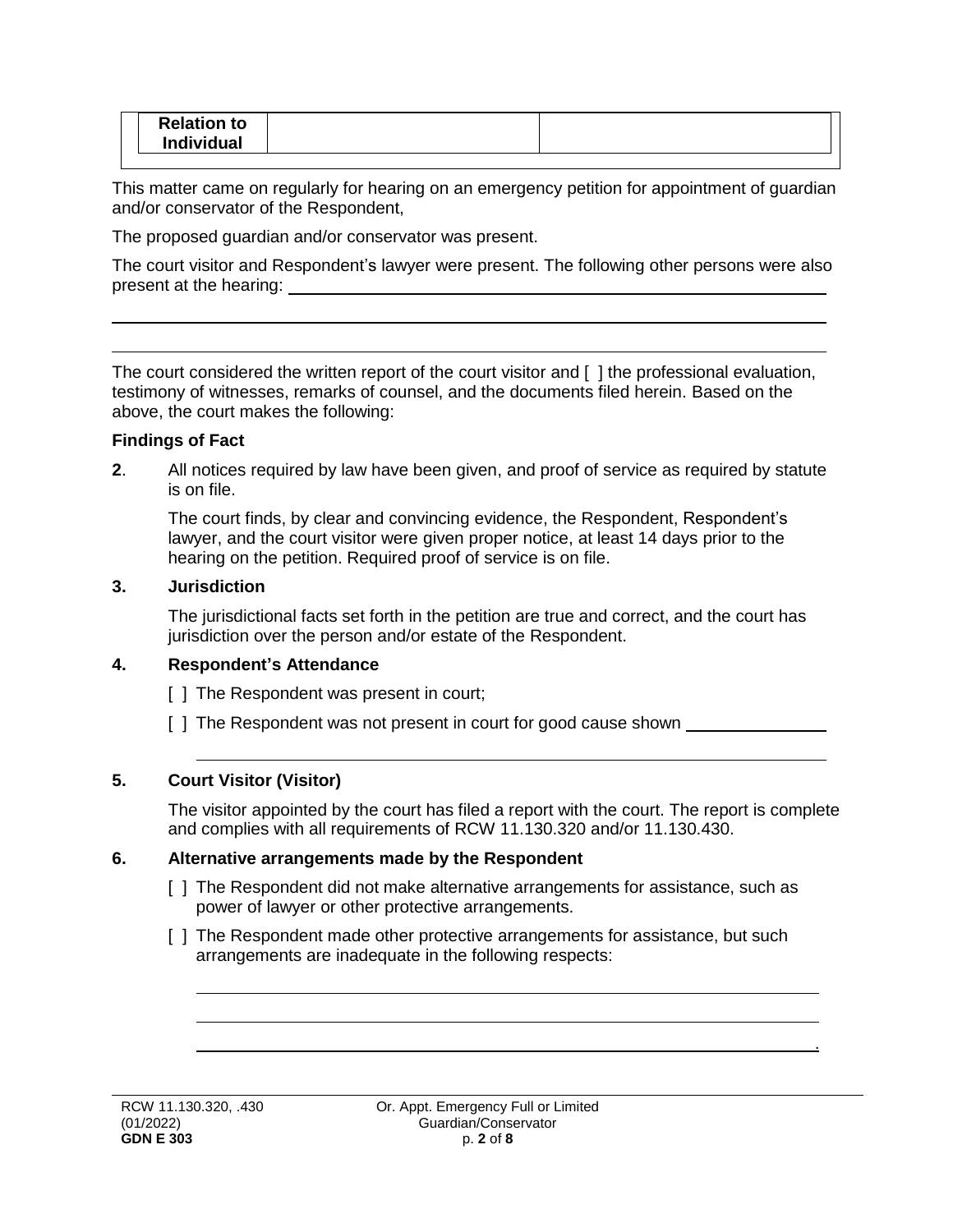.

.

following areas for the Respondent and should **not** continue to do so for the following reasons:

#### **7. Basis for emergency guardianship and/or conservatorship**

An emergency exsits and no other person has the willingness or authority to act to prevent substantial and irreprable harm to the Respondent's identified emergency need related to health, saftey, welfare, property, or financial interests. The Respondent, by clear and convincing evidence,:

- [ ] lacks the ability to meet essential requirements for physical health, safety, or selfcare because the Respondent is unable to receive and evaluate information or make or communicate decisions, even with appropriate supportive services, technological assistance, or supported decision making.
- [ ] is incapable of managing property or financial affairs due to [ ] a limitation in the Respondent's ability to receive and evaluate information or [ ] physical absence. An appointment of a conservator is necessary to [ ] avoid a significant dissipation of the individual's property or [ ] obtain funds or property to support and care for the individual or their dependents.
- [] is in need of a full [] guardianship and/or [] conservatorship.
- [ ] is capable of managing some personal and/or financial affairs, but is in need of the protection and assistance of a limited [ ] guardian [ ] conservator. These specific powers are granted to the [ ] guardian [ ] conservator:
- [ ] There is clear and convincing evidence that the Respondent's emergency needs cannot be met by a protective arrangement instead of guardianship and/or conservatorship or other less restrictive alternative, including use of appropriate supportive services, technological assistance, or supported decision making.
- [ ] There is clear and convincing evidence that the Respondent's needs cannot be met by limited guardianship and/or conservatorship. The guardianship and/or conservatorship is appropriate.

#### **8. Emergency Guardian and/or Conservator**

The proposed guardian/conservator is qualified to act as [ ] guardian and/or [ ] conservator for the Respondent. They have filed the *Disclosure of Guardian or Conservator*. Their address, phone numbers, and email address are as follows:

Address:

Phone No(s): Business Personal;

| RCW 11.130.320, .430 |
|----------------------|
| (01/2022)            |
| <b>GDN E 303</b>     |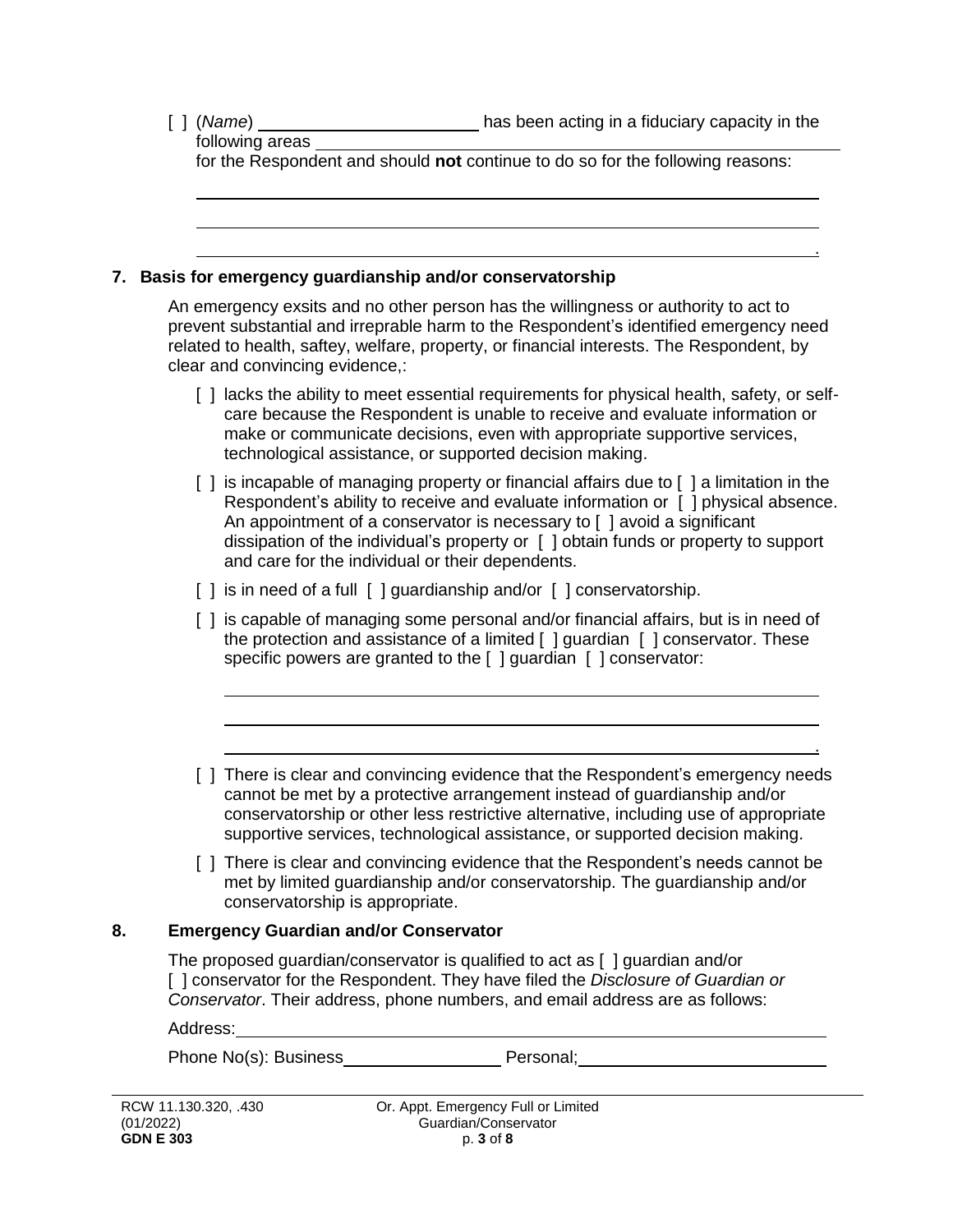Email:

The relationship of the guardian and/or conservator to the Respondent is:

| [ ] The guardian and/or conservator provides paid services, is a relative, or is employed |
|-------------------------------------------------------------------------------------------|
| by a person that provides paid services to the Respondent. The court finds, by clear      |
| and convincing evidence, that the guardian and/or conservator is the best qualified       |
| person for the appointment and the appointment is in the best interest of the             |
| Respondent.                                                                               |

.

#### **9. Visitor fees and costs**

- [ ] The visitor was appointed at [ ] county expense [ ] estate expense and shall submit a motion for payment of fees and costs pursuant to the local rules.
- [ ] The visitor has requested a fee of \$\_\_\_\_\_\_\_\_\_\_\_\_\_\_\_\_\_\_\_\_ for services rendered and reimbursement of \$\_\_\_\_\_\_\_\_\_\_\_\_\_\_ for costs incurred while acting as visitor. Fees in the amount of  $\frac{1}{2}$  and costs in the amount of  $\frac{1}{2}$ are reasonable and should be paid as follows:
	- [ ] \$ by the guardian/conservator from the estate and/or
	- [ ] by the County of
	- [ ] \$

#### **10. Conservator's Bond**

The assets of the Respondent:

- [ ] does not apply. Respondent only has a guardianship.
- [] total less than three thousand dollars (\$3,000) and no bond is required.
- [] exceed three thousand dollars (\$3,000), and a bond is required.
- [ ] exceed three thousand dollars (\$3,000) and should be placed in a blocked account with an insured financial institution or bonded.
- [ ] should be held by a conservator who is a regulated financial institution qualified to conduct trust business in this state, and the court waives any bond requirement.
- [ ] Other:

### **Conclusions of Law**

Based upon the above findings and fact, the court makes the following conclusions of law:

### **11. Individual Subject to Emergency Guardianship/Conservatorship**

*(Name)* is an individual who meets the requirements to be subject to guardianship and/or conservatorship within the meaning of Chapter 11.130 RCW, and a:

[ ] full [ ] limited guardian and/or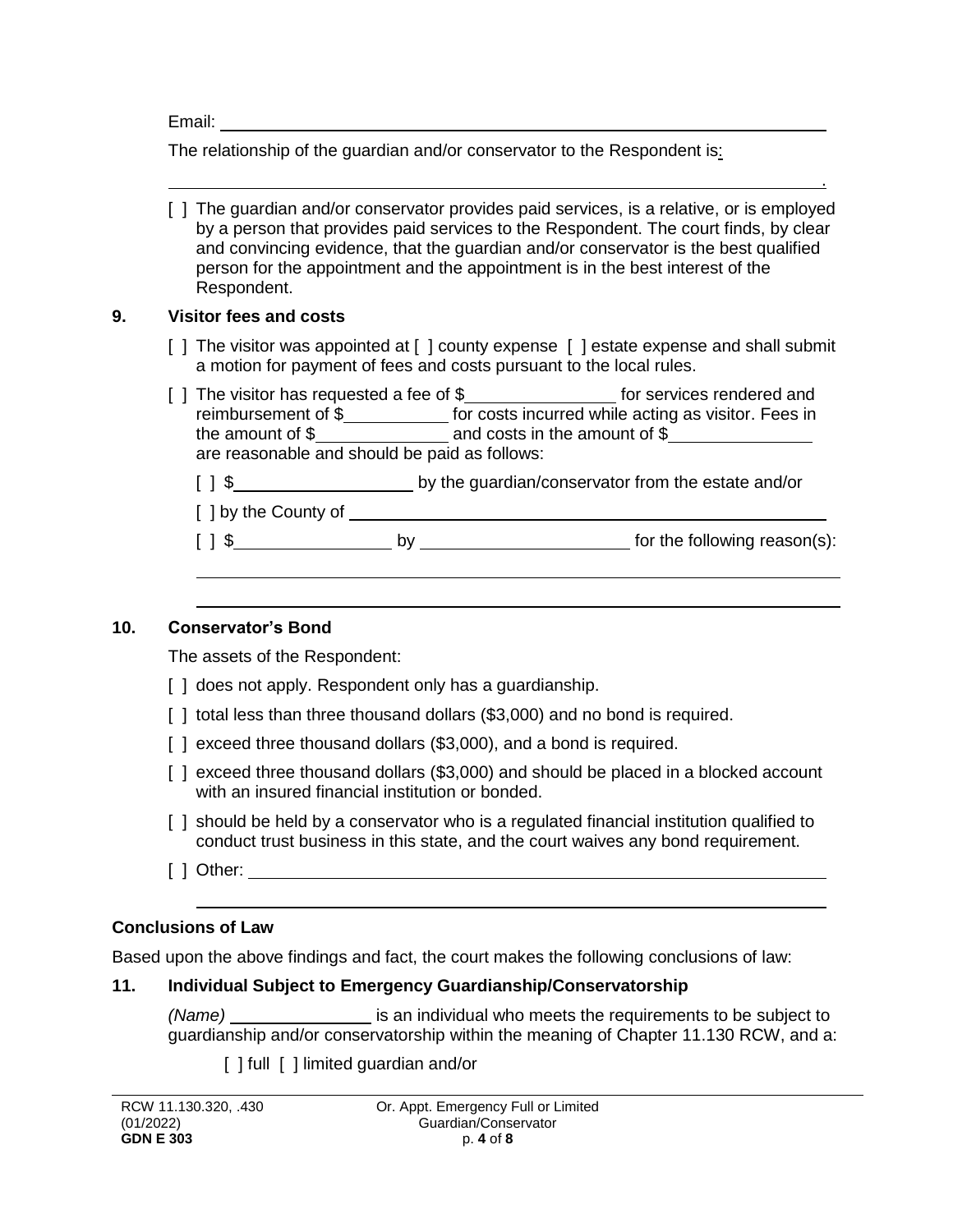[ ] full [ ] limited conservator should be appointed.

### **12. Emergency Guardian and/or Conservator**

(Name) **is a fit and proper person as** is a fit and proper person as required by RCW 11.130.305/.415 to be appointed as a guardian/conservator.

### **13. Powers and limitations of the emergency guardian and/or conservator**

The powers and limitations of the guardian and/or conservator include:

[ ] All of the powers of a guardian and/or conservator, pursuant to the provisions of RCW 11.130 et. seq., that are not expressly limited.

.

.

.

- [ ] The quardian and/or conservator are granted the following powers to meet the Respondent's specific emergency need:
- [ ] Other:

# **14. Limitations and restrictions placed on the Respondent**

The limitations and restrictions placed on the Respondent are as follows:

- [ ] To vote or hold an elected office.
- [ ] To marry, divorce, or enter into or end a state registered domestic partnership.
- [] To consent to or refuse medical treatment.
- [] To decide who shall provide care and assistance.
- [ ] To make decisions regarding social aspects of their life.
- [  $\vert$  ] To possess a license to drive.
- [ ] To make or revoke a will.
- [  $\vert$  To enter into a contract.
- [] To appoint someone to act on their behalf.
- [] To sue and be sued, other than through a guardian and/or conservator.
- [  $\vert$  To buy, sell, own, mortgage, or lease property.
- [ ] To manage their money.
- [ ] Other limitations and restrictions: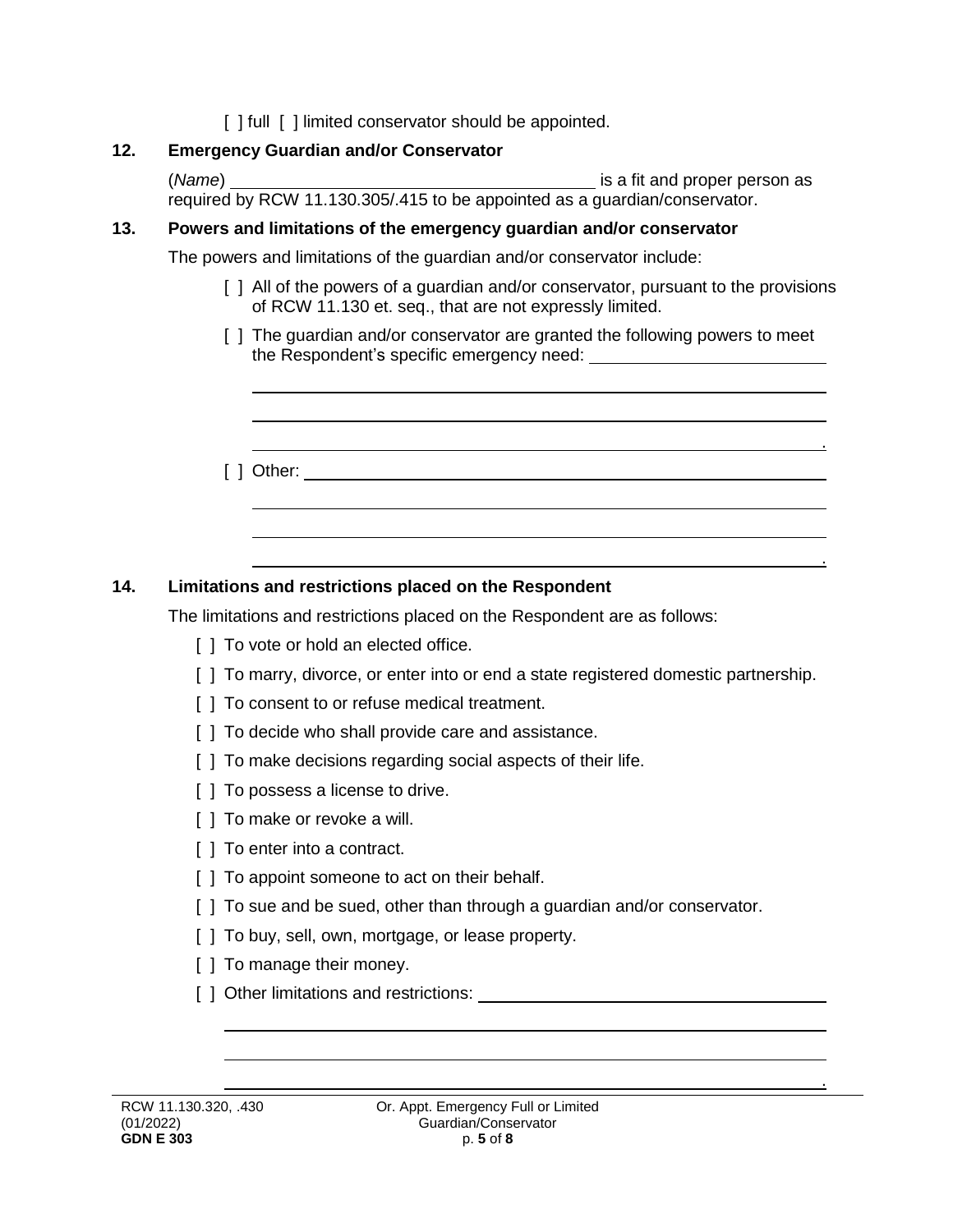### **15. Restrictions on Respondent's right to communicate, visit, and interact with others**

The guardian is authorized to restrict the Respondent's right to communicate, visit, and interact or otherwise associate with the following persons:



**16.** The court finds it would be contrary to the preference of Respondent to provide notice to  $(name/s)$  who

are a spouse, domestic partner, or adult child.

### *The court orders:*

## **17. Appointment of Emergency Guardian and/or Conservator**

*(Name)* is appointed as: [ ] Full [ ] Limited Guardian and/or [ ] Full [ ] Limited Conservator of  $\overline{\phantom{a}}$ and the powers and limitations of the guardian/ conservator, the restrictions on the Respondent's right to communicate, visit, or interact with others, and the limitation and restrictions placed on the Respondent shall be as set forth in paragraphs 13, 14, and 15 of the Conclusions of Law.

## **18. Letters of Guardianship and/or Conservatorship**

The clerk of the court shall issue letters of guardianship and/or conservatorship valid for 60 days to *(name)* upon the filing of an acceptance of appointment, any bond required in paragraph, any verified receipt

required in paragraph 10, and form G*DN ALL 008, Designation of and Consent by In-State (Resident) Agent*, if the guardian/conservator or limited guardian/conservator resides outside the state.

# **19. Lay Guardian/Conservator Training**

- [ ] Does not apply. The guardian/conservator is a certified professional guardian/ conservator or financial institution.
- [ ] The petitioner submitted evidence that the guardian/conservator successfully completed lay guardian/conservator training.
- [] The guardian/conservator must complete and file proof of completion of lay guardian/ conservator training or obtain an order waiving training by (*date*) (*no more than 14 days after today's date*).

# **20. Conservatorship bond and security**

- [ ] Conservatorship bond is set in the amount of \$
- [ ] Bond is waived.
- [] Bond shall be reviewed at the hearing on the conservator's report.
- [ ] All other accounts/liquid assets in excess of the bond shall be blocked and shall not be withdrawn except by court order. The guardian shall file a receipt of funds into the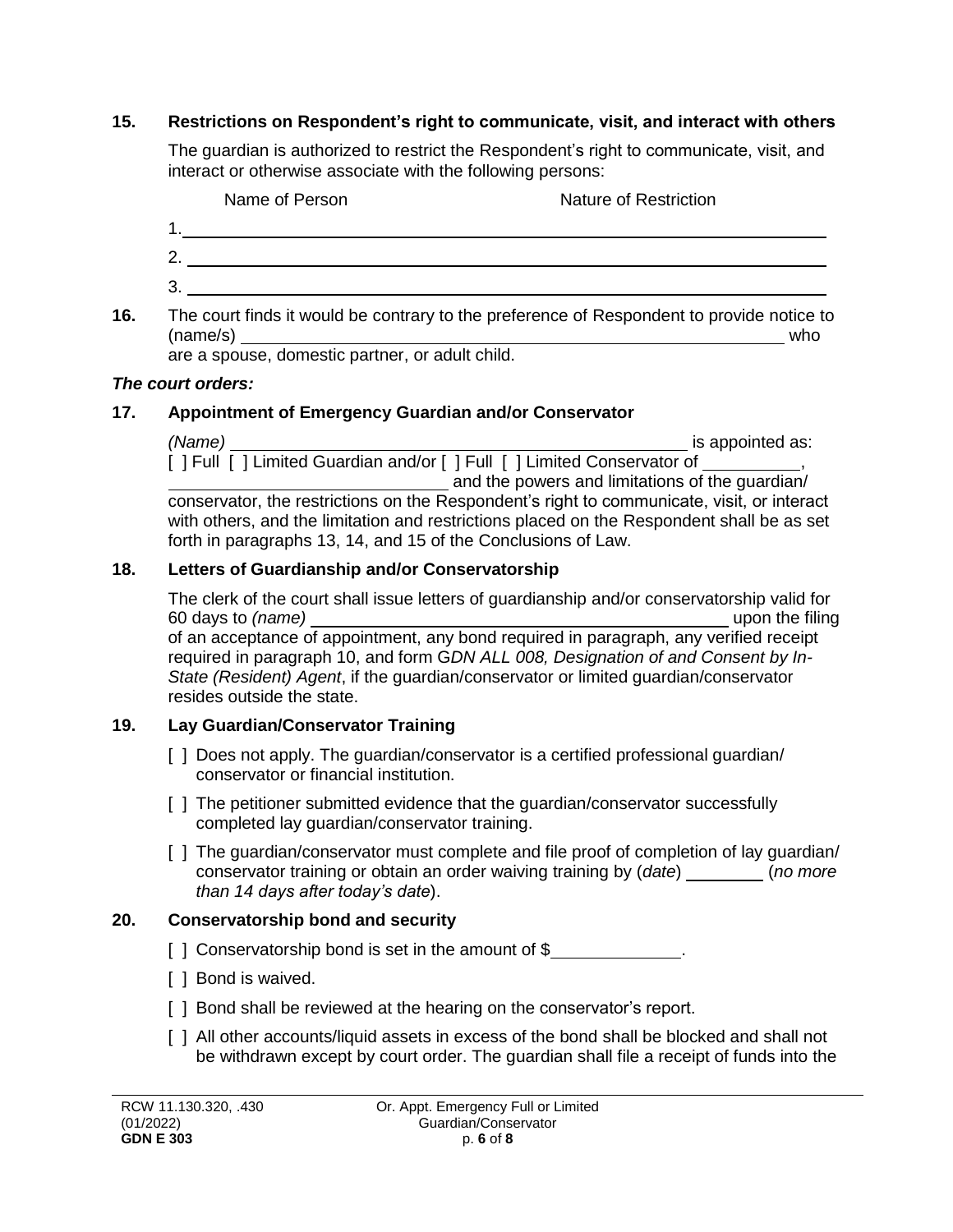blocked account, form *GDN ALL 006 Receipt of Funds into a Blocked Financial Account*.

# **21. Report**

The guardian and/or conservator's report is due within 45 days of the order.

# **22. Rights**

The Respondent retains all rights they enjoyed prior to the entry of the emergency guardianship and/or conservatorship order, with the exception to the rights specifically removed by this order in sections **14** and **15.**

# **23. Duration of guardianship/conservatorship**

This guardianship and/or conservatorship shall continue for 60 days from the date of this order.

# **24. Discharge/retention of visitor**

- [ ] The visitor is discharged; **or**
- [ ] The visitor is authorized to spend \_\_\_\_\_\_\_ more hours at \$\_\_\_\_\_\_\_ hourly rate and shall continue performing further duties or obligations as follows:

# **25. Persons with a right to receive notice and pleadings**

The following persons listed below are entitled to certain statutory notices, as described in RCW 11.130.310 and 11.130.420:

Name:

Address:

Name:

Address: \_\_\_\_\_\_\_

[ ] The spouse, adult children, or domestic partner (*name(s))*

**are not entitled to notice.** 

.

 *(Add more names or extra sheets if necessary)*

# **26. Guardian/Conservator Fees**

- [ ] DSHS cases: The guardian/conservator is allowed such fees and costs as permitted by the Washington Administrative Code in the amount of \$235.00 per month as a deduction from the Respondent's participation in the DSHS cost of care. Such fees are subject to court review and approval. The guardian may petition for fees in excess of the above amount only on notice to the appropriate DSHS Regional Administrator, per WAC 182.513.1530; **or**
- [ ] Non-DSHS cases: The guardian/conservator shall petition the court for approval of fees. The guardian/conservator may advance themselves \$ per month, subject to court review and approval.